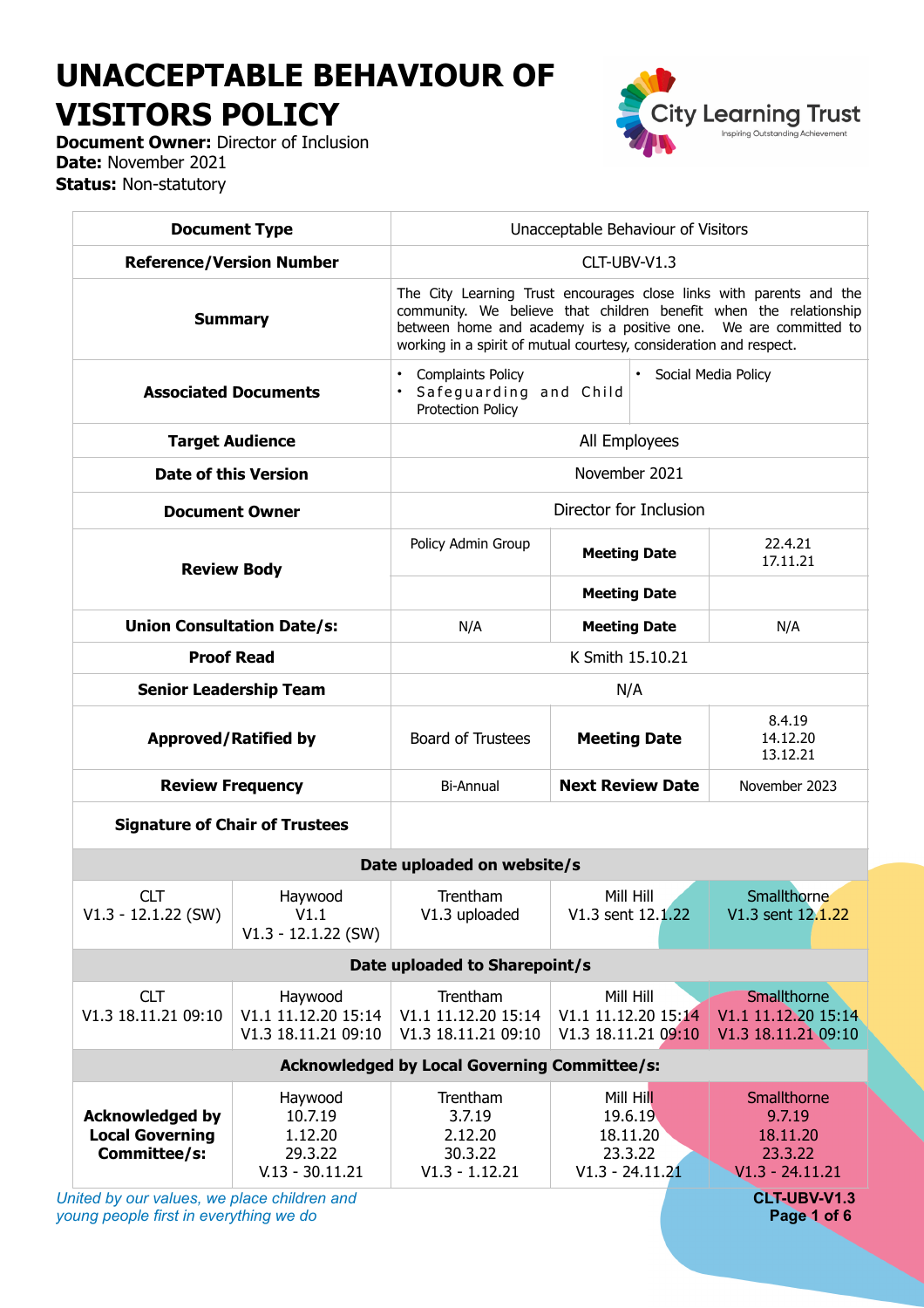#### <span id="page-1-0"></span>**VERSION CONTROL**

| <b>Version</b><br>No: | <b>Type of change</b> | <b>Date</b> | <b>Revisions from previous version</b>                |
|-----------------------|-----------------------|-------------|-------------------------------------------------------|
| 0.1                   | New Document          | April 2020  | Original document                                     |
| 1.1                   | Annual Review         | July 2020   | Corporate format only not other changes               |
| 1.2                   | Bi-annual review      | April 2021  | Bullet 3.a.x & 3.b.viii added. Document owner updated |
| 1.3                   | Review                | Oct 2021    | No changes made                                       |
|                       |                       |             |                                                       |
|                       |                       |             |                                                       |
|                       |                       |             |                                                       |



*United by our values, we place children and* **CLT-UBV-V1.3** *young people first in everything we do* **Page 2 of 6**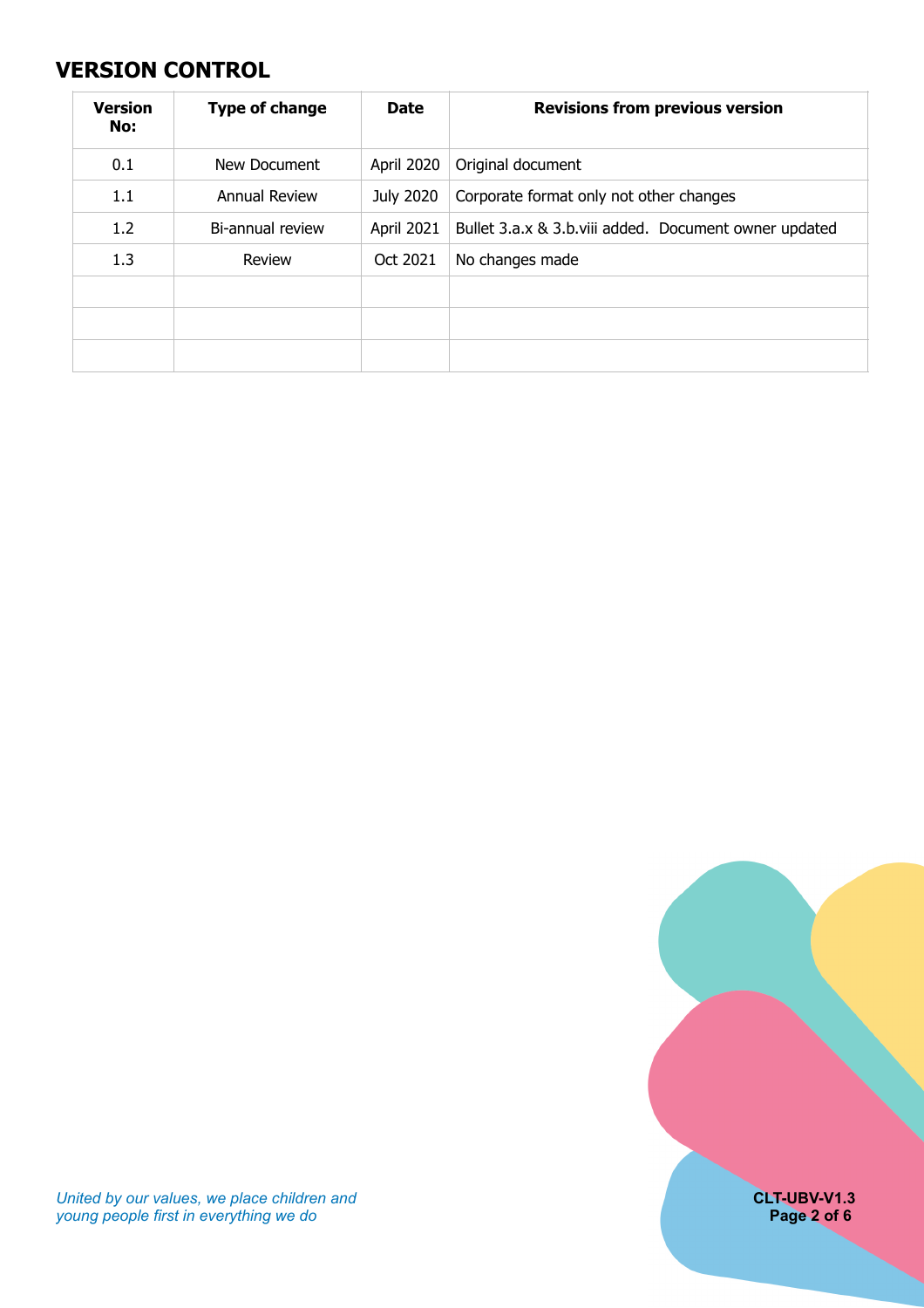#### **TABLE OF CONTENTS**

| <b>VERSION CONTROL</b> |                                           | 2              |
|------------------------|-------------------------------------------|----------------|
| 1.                     | <b>STATUS</b>                             | $\overline{4}$ |
| 2.                     | <b>INTRODUCTION</b>                       | $\overline{4}$ |
| 3.                     | <b>BEHAVIOUR</b>                          | $\overline{4}$ |
| 4.                     | <b>PROCEDURE</b>                          | 5              |
| 5.                     | <b>COMPLAINTS</b>                         | 5              |
| 6.                     | LINKS TO OTHER POLICIES                   | 5              |
| 7.                     | MONITORING AND REVIEW                     | 5              |
|                        | 8. APPENDICES                             | 5              |
| <b>APPENDIX A</b>      |                                           | 6              |
|                        | Unacceptable Behaviour of Visitors Report | 6              |

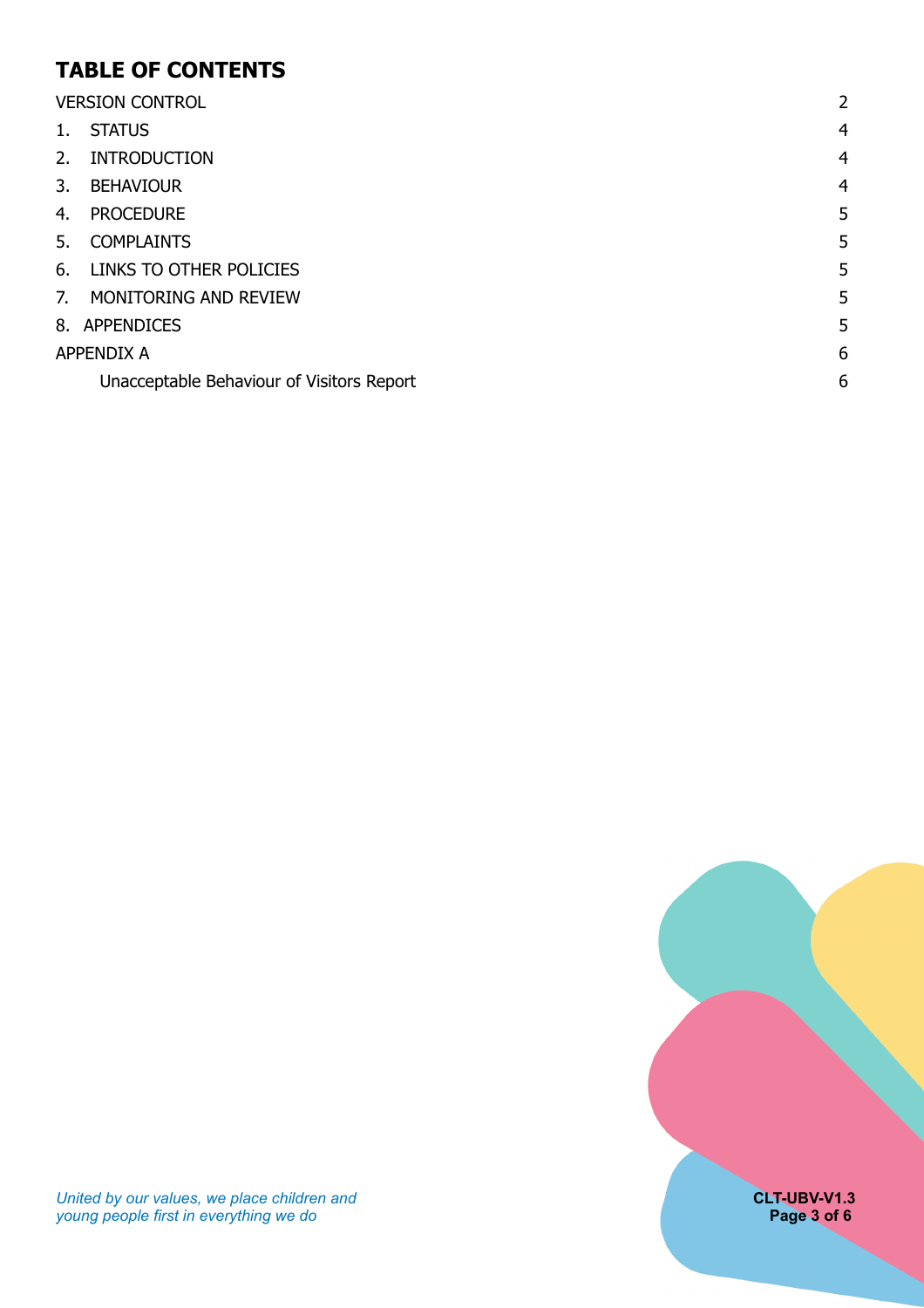### <span id="page-3-0"></span>**1. STATUS**

<span id="page-3-1"></span>a. Non statutory.

#### **2. INTRODUCTION**

- a. The City Learning Trust encourages close links with parents / carers and the community. We believe that children benefit when the relationship between home and academy is a positive one. We are committed to working in a spirit of mutual courtesy, consideration and respect.
- b. The vast majority of parents, carers and other visitors to the academy are keen to work with us and are supportive of the academy. However, this is not always the case. Our children need to see all adults modelling responsible and positive attitudes and behaviours and all our staff have the right to work without fear of aggression, abuse and violence.
- c. Parents, carers and visitors are also expected to treat pupils and other parents, carers and visitors with respect at all times.
- d. This policy outlines the steps that will be taken when a parent's, visitor's or carer's behaviour is unacceptable.
- e. For the purposes of this policy, social media means any facility for online publication and commentary, including, and without limitation, blogs, wikis, and social networking sites (such as Facebook, LinkedIn, Twitter, Flickr, and YouTube).

#### **3. BEHAVIOUR**

- <span id="page-3-2"></span>a. This is not an exhaustive list but seeks to provide illustrations of unacceptable behaviour towards staff:
	- i. Shouting at academy staff either in person or on the telephone
	- ii. Using an aggressive tone either in person or on the telephone
	- iii. Swearing at academy staff either in person or on the telephone
	- iv. Use of aggressive hand gestures e.g. pointing towards someone's face, raising two fingers, shaking a fist
	- v. Physically intimidating a member of staff e.g. standing too close to them
	- vi. Threatening staff or making an implied threat
	- vii.Making abusive/derogatory comments about staff either to them directly or to another member of staff
	- viii.Writing abusive/derogatory comments about the academy or staff in letters, notes, Class Dojo, social media
	- ix. Including the name of a member of staff in a negative comment on social media
	- x. Discriminatory, sexist or racist comments
	- xi. Physical violence
- b. This is not an exhaustive list but seeks to provide illustrations of unacceptable behaviour towards parents, carers, other visitors and pupils:
	- i. Shouting
	- ii. Using an aggressive tone
	- iii. Swearing
	- iv. Use of aggressive hand gestures e.g. pointing towards someone's face, raising two fingers, shaking a fist
	- v. Physically intimidating a parent, carer, visitor or pupil e.g. standing too close to them
	- vi. Threatening or making an implied threat
	- vii.Making abusive/derogatory comments to them or about them
	- viii.Discriminatory, sexist or racist comments
	- ix. Physical violence

#### *United by our values, we place children and* **CLT-UBV-V1.3** *young people first in everything we do* **Page 4 of 6 Page 4 of 6 Page 4 of 6**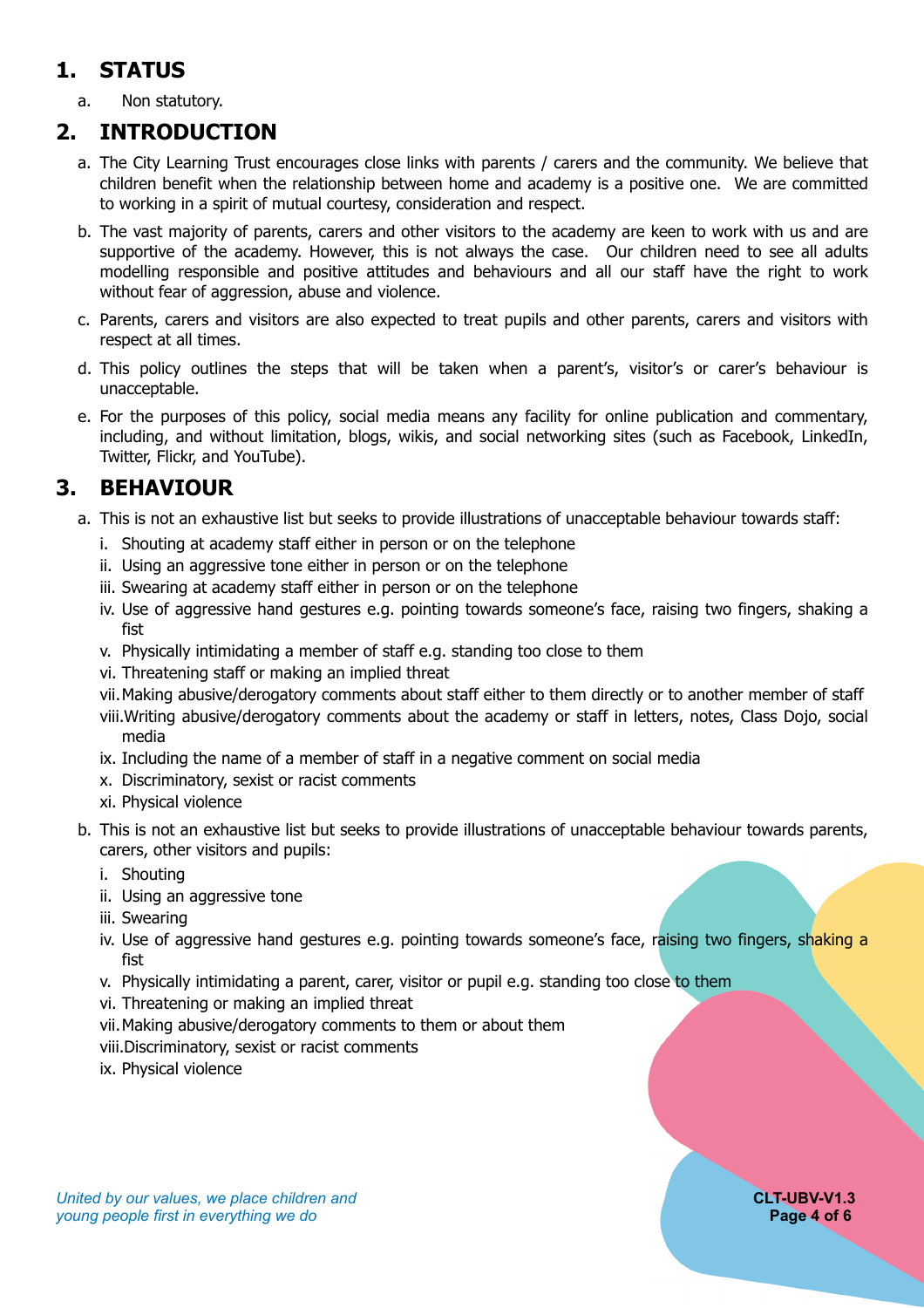### **4. PROCEDURE**

- <span id="page-4-0"></span>a. When a parent, carer or member of the public behaves in an unacceptable way the Headteacher/Principal or another Senior Leader must be informed immediately. They will seek to resolve the situation and mediation will be used where possible. An aggressive parent/carer may be asked to leave the premises and phone calls may be terminated.
- b. All incidents will be recorded and a copy kept by the Headteacher/Principal. This is particularly relevant in situations where there is evidence that a visitor/parent/carer is displaying potentially unacceptable behaviour.
- c. The Headteacher/Principal will advise the parent or carer that a specific behaviour is unacceptable.
- d. If aggressive or intimidating behaviour continues a parent or carer may be banned from the academy premises and the Police informed. A formal verbal warning would be given, followed by a written warning. If the behaviour continued following this a ban would be considered by the Local Governing Committee.
- e. The process of warnings would not necessarily take place particularly if there is an extreme act of abusive behaviour. A parent or carer may be banned from the academy premises and the Police informed immediately. In situations where it has been deemed necessary to issue an immediate ban, to ensure the safety of either children and/or staff this decision must be taken by the Headteacher/Principal or delegated member of the Senior Leadership Team, who will seek guidance from the Chair of Governors and/or Trust regarding why an immediate ban needs to be implemented.
- f. Prior to being banned, where possible the visitor, parent/carer will be notified, in writing that they are banned from the premises, subject to review. They will be given information regarding the review date and arrangements during the ban i.e. alternative drop off and collection of children.
- g. The Local Governing Committee will be regularly informed of all incidents and will monitor the frequency and severity of incidents.
- <span id="page-4-1"></span>h. All staff and other adults have the right to pursue individual cases through the legal system.

#### **5. COMPLAINTS**

<span id="page-4-2"></span>a. If you wish to make a complaint, please refer to the 'Complaints Policy' and follow the correct procedures.

#### **6. LINKS TO OTHER POLICIES**

- a. Safeguarding and Child Protection Policy
- b. Social media Policy Policy
- <span id="page-4-3"></span>c. Complaints Policy

#### **7. MONITORING AND REVIEW**

a. The City Learning Trust and its communities share a responsibility in the successful implementation of this policy. The Headteacher/Principal and Local Governing Committee are responsible for reviewing the implementation and effectiveness of this policy. The policy will be reviewed every two years or earlier if necessary.

#### <span id="page-4-4"></span>**8. APPENDICES**

a. Unacceptable Behaviour of Visitors Report